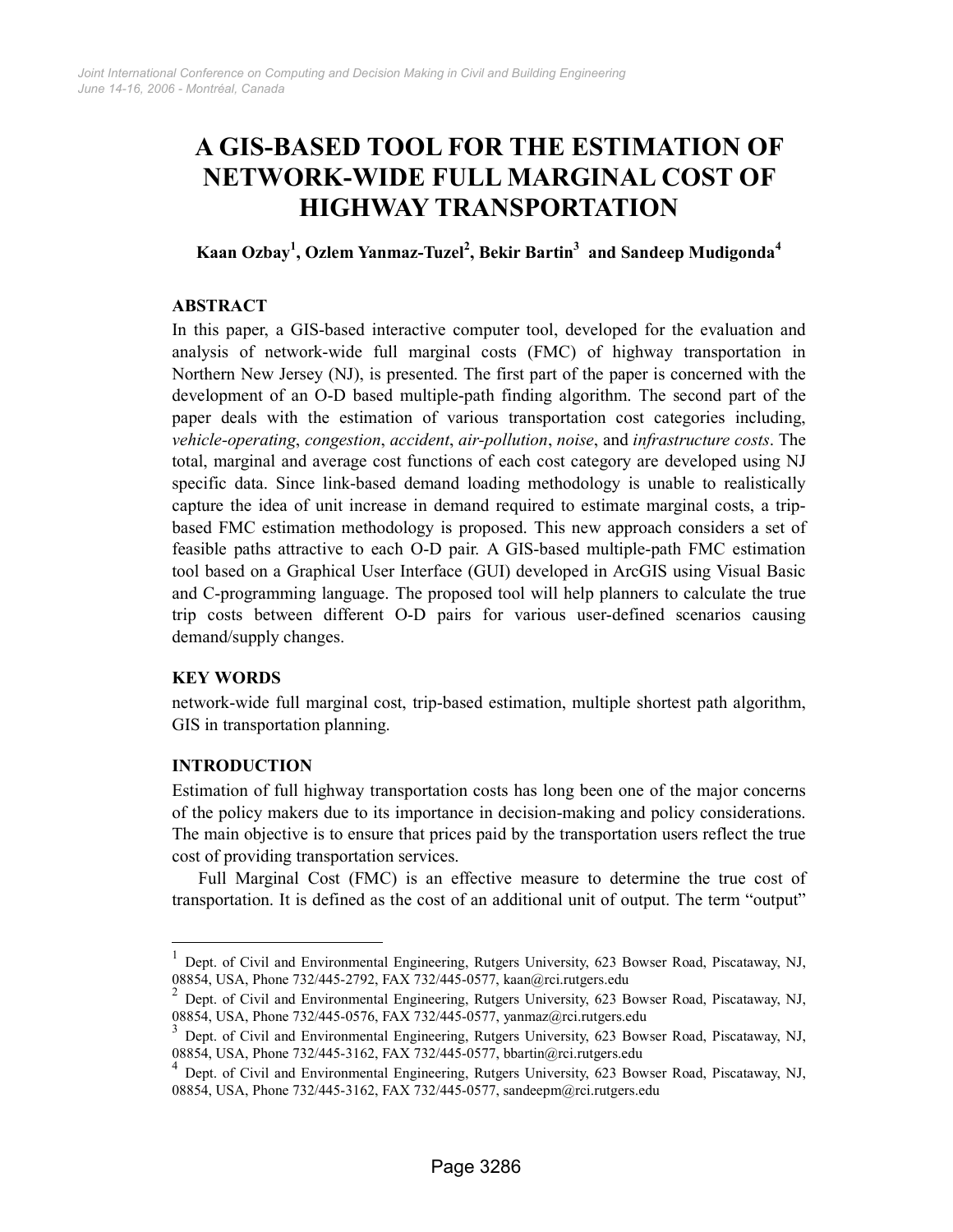is defined as the representation and simplification of the overall utilization of product systems by means of selected units. Berechman et al. (1984) define terms intermediate and final outputs for transportation systems. The usage of these outputs in the cost calculation depends on the purpose of the analysis. Intermediate outputs such as vehicle- miles or vehicle-hours are mainly used to evaluate the technical efficiency of a system. On the other hand, **final outputs** (also called demand oriented measures by Berechman et al. 1984), such as number of trips or number of passengers, are used to analyze the overall efficiency and effectiveness of the system.

The motivation of this study lies in the estimation of the FMC of highway transportation based on final outputs. In this study, trip is taken as the major output measure that will enable policy makers to better understand the policy implications of additional travelers. The originality of this paper lies in four areas.

- Development of an origin-destination (O-D) based multiple-path finding algorithm considering a set of feasible paths between each O-D pair attractive to the travelers.
- Development of a GIS-based multiple-path FMC estimation tool in ArcGIS, based on Graphical User Interface (GUI), using Visual Basic for Applications (VBA) and C-programming language.
- Estimation of various transportation cost categories including, vehicle-operating, congestion, accident, air-pollution, noise, and infrastructure.
- Application of the proposed methodology to the Northern NJ road network.

This paper has the following sections. The next section presents the previous work regarding the estimation of marginal cost methodologies. The following section explains GIS-based interactive computer tool. Then in the next section, the proposed methodology is applied to Northern New Jersey network after estimating road network specific cost functions for each cost category. Finally, the last section presents the key findings of our analyses and conclusions.

## BACKGROUND AND LITERATURE REVIEW

As mentioned earlier, FMC is defined as the cost of an additional unit of output. In transportation facilities there is no unique or exact way of representing the output. Depending on the output definition, two distinct approaches can be followed: (1) distance-based marginal cost estimation, (2) trip-based marginal cost estimation.

The distance-based approach considers intermediate outputs, and estimates marginal cost, based on distance, using a cost function specific to a segment of roadway (Levinson et al. 1996, Mayeres et al. 1996, Anderson and McCullough 2000, Banfi et al., and Zhang and Levinson 2005). This approach assumes that each link is loaded with the same amount of unit demand irrespective of its location, or origin and destination. Thus, in this case, network-wide marginal cost represents the overall effect of all the demand changes in all the links on the network. However, this methodology is unable to realistically capture the effect of unit increase in demand required to estimate marginal costs. It is not possible "to uncouple the individual effects of changes in one link on the other links by this method" (Safirova and Gillingham 2004). This problem encountered by the distance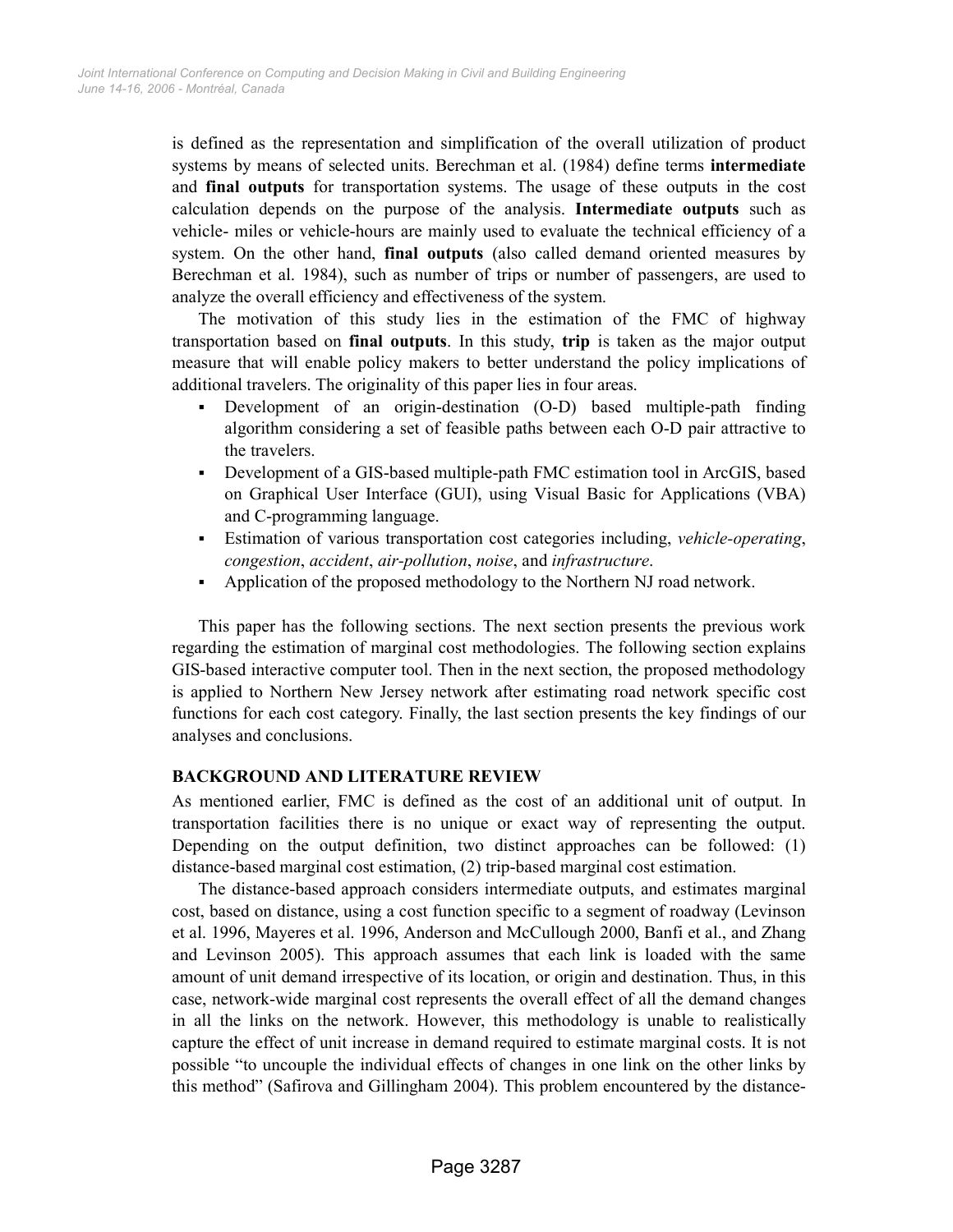based approach has been addressed by Jara-Diaz et al. (1992), who proposed the concept of O-D specific marginal transport cost estimation at a zonal level in a trucking system. In fact, Ozbay et al. (2001) further improved this idea, and proposed a trip-based FMC estimation methodology, where FMC of a trip is calculated along the shortest "travel time" path between each O-D pair.

Parameters other than travel-time, such as volume, highway-type, trip-distance etc. also affect users' path choice between a particular O-D pair, and consequently calculation of the FMC. Therefore, not only the shortest "travel time" path but also all feasible paths between each O-D pair attractive to the travelers should be considered while calculating the FMC.

There are a number of several approaches that can be employed to determine multiple paths between O-D pairs, mainly based on the determination of k-shortest paths that satisfy user defined constraints. Dial (2000) and Sherali et al. (2003) adapted a labeling approach, which includes all paths that are optimal with respect to a label, such as time, cost or distance. Alternatively, heuristic methods are deployed by many researchers (see for example Scott et al. 1997, and Akgun et al. 2000). These methods are mainly based on link elimination and penalty rules, where the network is modified after finding the shortest path.

Existing k-shortest path algorithms may be divided in two; algorithms that allow paths to have repeated links (see for example Shier 1979, and Eppstein 1998), and the ones that only consider acyclic paths (see for example Lawler 1976, Hadjiconstantinou and Christofides 1999). A comparative numerical study by Brander and Sinclair (1995), show that within the class of algorithms considering only acyclic paths that are applicable to directed graphs (such as transportation networks), the method proposed by Lawler (1976) offers the best performance. Lawler (1976) provides an exact algorithm for finding the Kshortest paths between a single origin and a single destination. This algorithm first defines the set of all paths in a network and determines the shortest path of this set. Then the remaining paths are divided into mutually exclusive subsets, and the shortest path for each of these subsets is determined. Later van der Zijpp and Catalano (2005) extended this approach by adding constraints related to detour and overlap.

# GIS BASED CONSTRAINED K-SHORTEST PATH ALGORITHM

The method proposed in this paper provides an alternative to algorithms mentioned above. The main advantage of the proposed method is that it finds the constrained shortest paths directly, instead of selecting the paths from a large set of overall paths. In addition, it allows defining a path choice set on the basis of objective constraints such as limitation of travel time, minimum required disjoint links and limitation on total number of links.

The algorithm adapted in this paper to find k-shortest paths from an origin to a particular destination in a directed acyclic transportation network is mainly based on iterative application of modified Dijkstra's algorithm. The basic idea in Dijkstra's algorithm is to find the shortest path from one origin to all destinations. However, in our case, the main focus is to find O-D specific shortest paths, thus to reduce the complexity of the algorithm, Dijkstra's approach is modified such that it terminates as soon as a path from the selected origin to the specified destination is found. Once the shortest path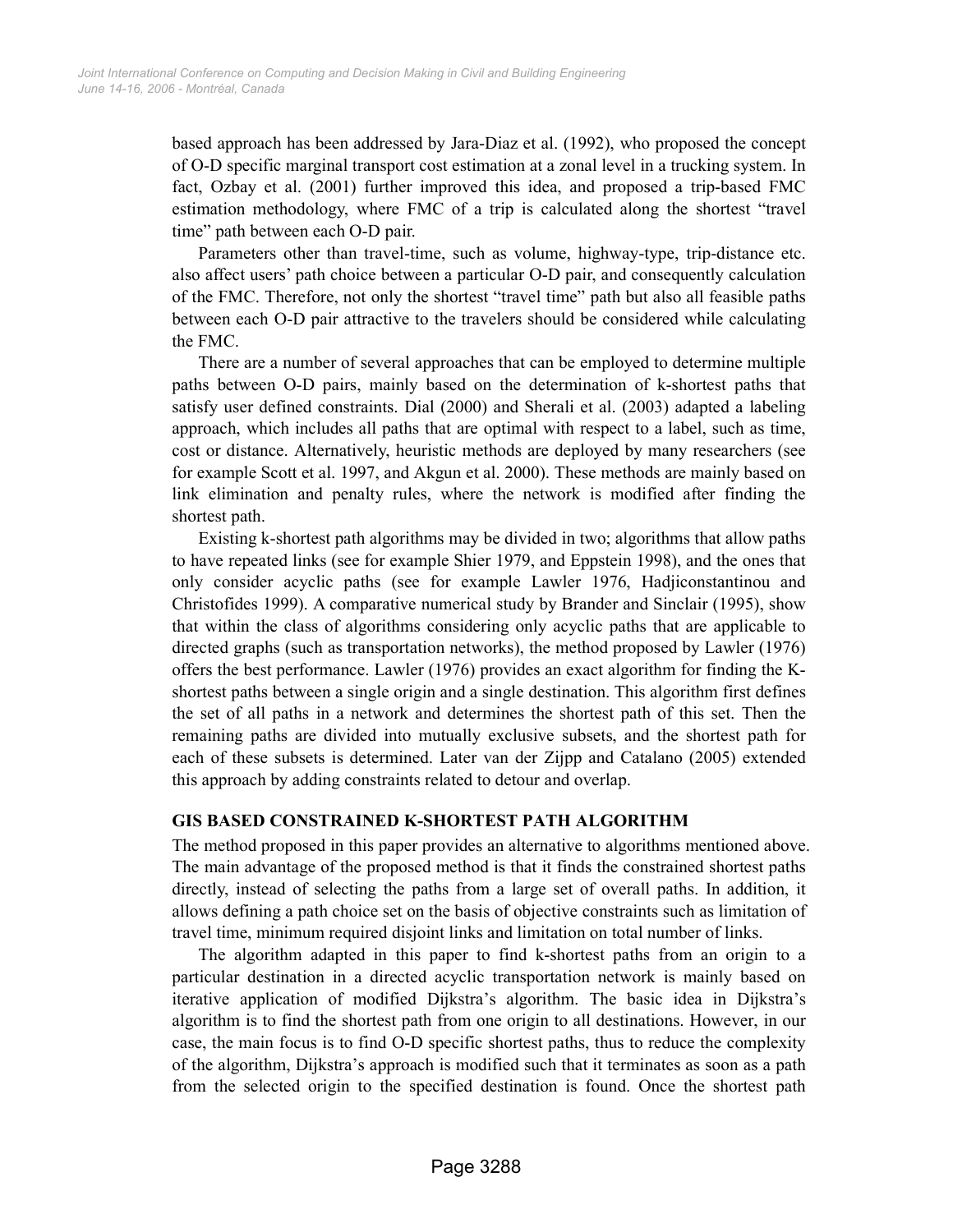between the particular O-D pair is found, the network is modified by randomly deleting two links from the shortest path while keeping the network connected. The modified Dijkstra's algorithm is then reapplied to the modified network to find the next candidate path. The iteration continues until a user defined number of paths has been found, or no more paths which satisfy the required constraints can be found.

Since the main idea of the multiple-path approach is to find set of pre-defined number of the feasible paths that are attractive to the travelers between the selected O-D pair, several constraints are introduced into the proposed algorithm. These constraints can be summarized as follows:

**Constraint (1)** *Travel Time Constraint*: Let  $t_i$  be the travel time of the candidate path i,  $t_i$ be the travel time of the first shortest path. Path  $i$  is feasible if the following condition holds:

$$
t_i \leq \phi_{max} t_l \tag{1}
$$

Path *i* is infeasible if constraint (1) is not satisfied.  $\phi_{max}$  is a user defined limitation factor on travel time. For illustration purposes a value of  $\phi_{max} = 1.3$  is selected.

**Constraint (2)** *Rate of Disjointness Constraint*: Let  $A_i = \{a_{1i}, a_{2i}, \ldots, a_{Mi}\}\$  denote the links of the  $i<sup>th</sup>$  candidate path where M is the number of links of the candidate path, and  $A_1 = \{a_{11}, a_{21}, \ldots a_{N1}\}\$  denote the links of the first shortest path, where N is the total number of links of the first shortest path. Then path  $i$  is feasible if a sequence of links within path i cannot be found for which the following conditions hold:

$$
\begin{array}{ll}\n\text{(i)} \quad s_n = \n\begin{cases}\n0 & \text{if} \quad a_{n,l} = a_{mi} \quad \forall n \in N, \forall m \in M \\
l & \text{otherwise}\n\end{cases}\n\end{array}\n\tag{2}
$$

(ii) 
$$
S = \frac{S}{N}
$$
 (3)

$$
(iii) S \geq \delta_{min} \tag{4}
$$

 $\delta_{min}$  is a user defined limitation factor on disjoint rate. For illustration purposes a value of  $\delta_{\min} = 0.35$  is selected. Path *i* is infeasible if constraint (2) does not hold.

Constraint (3) Link constraint: Using the variables defined earlier, path i is feasible if the following condition holds.

$$
M \le \theta_{\text{max}} N \tag{5}
$$

 $\theta_{max}$  is a user defined limitation factor on the total number of links. For illustration purposes a value of  $\theta_{max} = 1.35$  is selected if M is larger than 6, and  $\theta_{max} = 1.5$  is selected otherwise. Path  $i$  is infeasible if no such constraint  $(3)$  is not satisfied.

The pseudo code for the proposed k-shortest path algorithm is shown Figure 1. To estimate network-wide marginal cost of each O-D pair, constrained k-shortest path algorithm is coded using C programming language and implemented in the proposed GIS-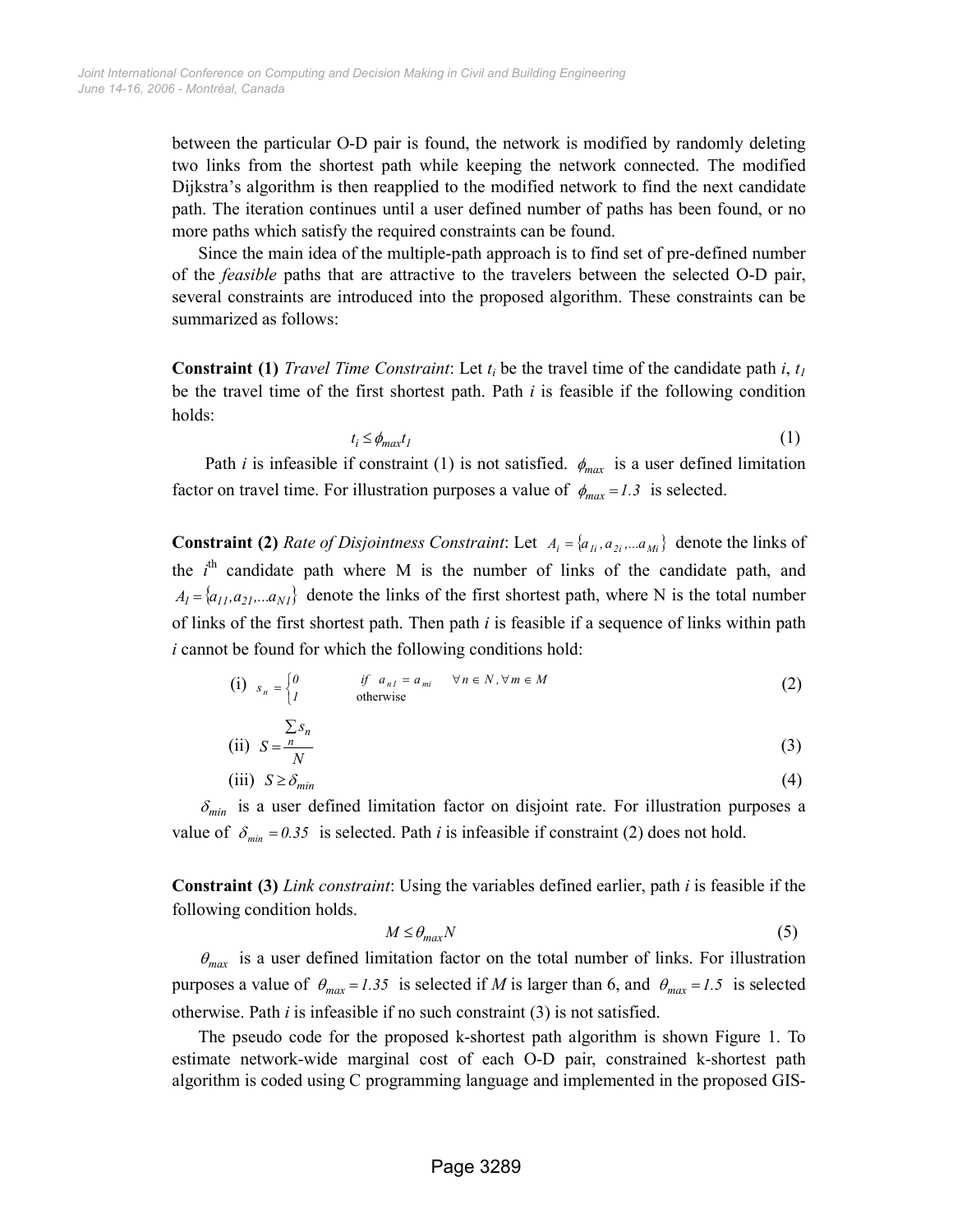based FMC estimation tool. The tool is developed in ArcGIS, implemented using VBA and C-programming language. In the first step, the planner is prompted to select the year (between 1996 and  $2006$ <sup>5</sup>, the time period (a.m. peak, p.m. peak, or off-peak), and the origin and destination of the trip s/he is interested to calculate the FMC for. Next, using the input information, C-program determines user-defined number of feasible paths using constrained k-shortest path algorithm. Finally, for each of the paths, the marginal costs for vehicle operating, congestion, accident, air pollution and noise costs are calculated. Each of these costs and their weighted average for the selected O-D pair are displayed on a Visual Basic form. By selecting the row of a path in the cost output form, the particular path is highlighted on the map. The GIS-based tool enables planners to efficiently identify areas of interest and to visualize results on the study network by taking advantage of powerful graphical capabilities of ArcGIS combined with the algorithm developed in this study.

call modified Dijsktra  $(s, d, tempT)$ ; store  $A_I = \{a_{II}, a_{2I}, ... a_{NI}\}\; t_I = \sum t_{ii}$ ; N; // link, travel time, number of link information of the 1<sup>st</sup> path  $w = random (1, N), y = random (1, N);$  $= TempT \sqrt{(a_{v1} & a_{v2})}$ call *modified Dijsktra*  $(s, d, tempT)$ ; temp store  $A_m = \{a_{lm}, a_{2m}, ... a_{Mm}\}; t_m = \sum t_{ij}; M;$  $TempT = T;$ <br>**for**  $(h = 1, h < n, h++)$  $(I, M_h)$ ;  $y_h = random (I, M_h)$ ;  $w_h = \text{random}(I, M_h); y_h = \text{random}(I, M_h);$ <br>  $TempT = TempT \setminus (a_{w_h I} \& a_{w_h 2});$ end if  $(Constant -1 = 1) & (Constant -2 = 1) & (Constant -3 = 1)$  then while  $(n < k)$  { begin } } } store  $A_m$ ;  $t_m$ ; M; TempT = T;  $\blacksquare$  // reinsert the links  $a_{y1}$  &  $a_{y2}$  to the TempT matrix  $n = n + 1;$ TempT = TempT \ $\left(a_{y1}$  &  $a_{y2}$  }:  $\qquad$  // remove the links  $a_{y1}$  &  $a_{y2}$  from TempT matrix  $n = 1$ ;  $tempT = T, n = 0, s = S, d = D;$  $N =$  total number of links of the first path;  $M =$  total number of links of the candidate path  $s = origin, d = destination; T = travel time matrix; TempT = temporary travel time matrix;$  $k = Total number of paths to find, n = number of paths found so far;$  $h -$ r anaom $\langle I, M \rangle_h$  ),  $y_h -$ r anaom $\langle I, M \rangle_h$  $\sum_{j=1}^{m} a_{j} a_{j} \ldots a_{j} a_{m}$  j,  $\sum_{j=1}^{n} a_{j} a_{j}$ <br>i,je $A_{m}$  $j = \{a_{11}, a_{21}, \dots a_{N1} \}$ ,  $i = \sum_{i,j \in A_1} i_{ij}$  $= TempT \setminus (a_{w_h} \otimes a_{w_h})$ m 1  $= random(I, M_h); y_h =$  $TempT = T$ ;  $=\{a_{lm}, a_{2m}, ... a_{Mm}\}; t_m = \sum_{i,j \in A}$  $=\{a_{11}, a_{21}, ... a_{N1}\}; t_1 = \sum_{i,j \in \mathcal{A}}$ 

#### Figure 1 Pseudo Code for Constrained K-shortest Path Algorithm

#### MODEL APPLICATION

This section presents preliminary results of the proposed GIS-based FMC estimation tool

 $\frac{1}{5}$  The planning period is 10 years.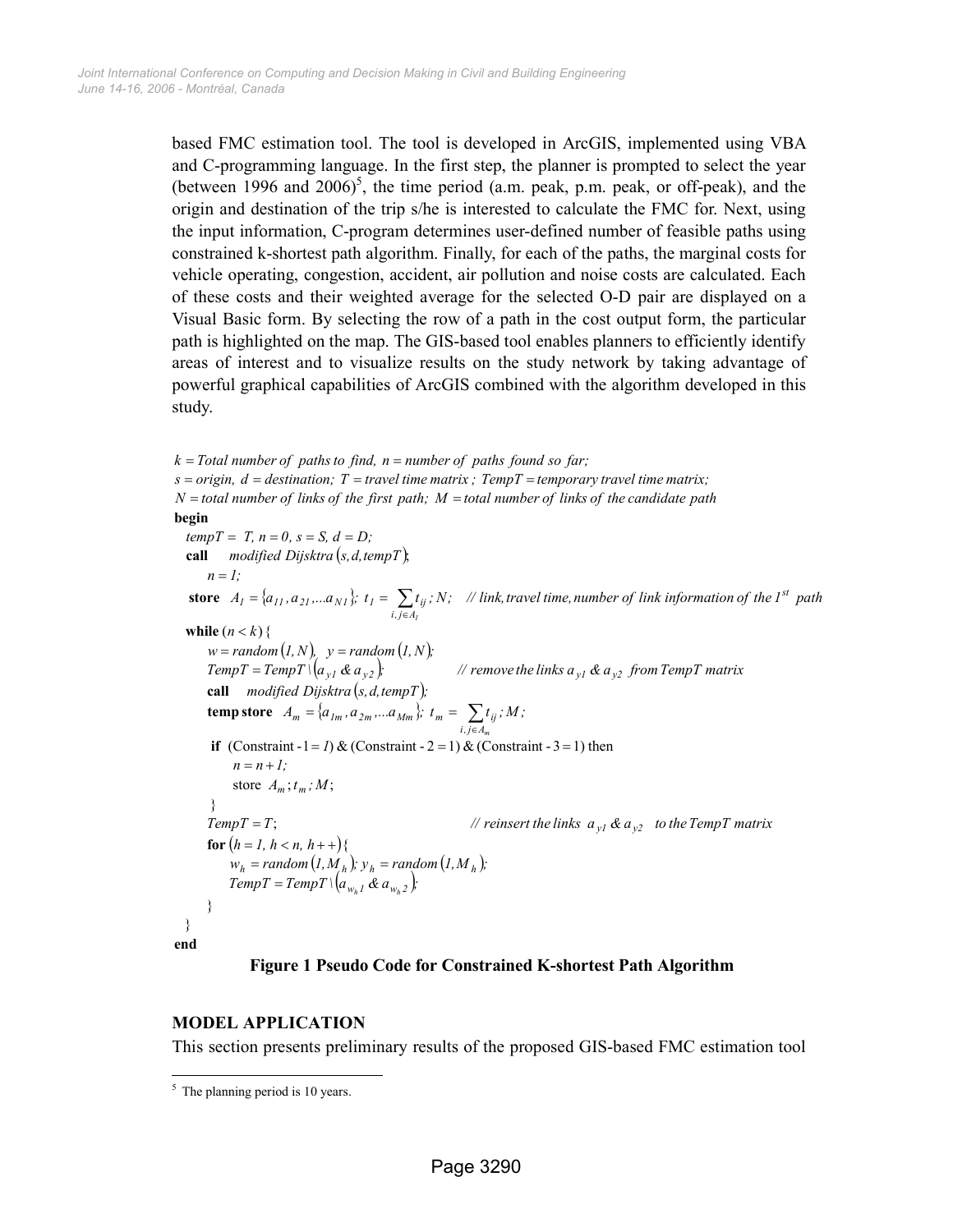applied to northern NJ highway network. The network, shown in Figure 2, consists of 5,418 nodes, 1,451 of which are zonal nodes<sup>6</sup>- and a total of 15,387 links. The input data required for the estimation process are obtained from transportation planning software, TP+, by the New Jersey Department of Transportation (NJDOT). The input to the developed tool includes; volume, travel time (resulting from the assignment of a specific O-D demand matrix onto the network using TP+), capacity, node and link ID's, highway type, residential area type, distance, number of lanes, free flow speed, and free flow travel time for each link.



Figure 2 Northern NJ Highway Network

## COST FUNCTIONS AND DATA SPECIFICATION

-

The cost categories used in this study are (1) vehicle operating costs, (2) congestion costs, (3) accident costs, (4) air pollution costs and (5) noise costs.

Each cost category was estimated using the data obtained from NJDOT and from other sources. It should be noted that data on vehicle operating costs, accident costs, and infrastructure costs are NJ-specific (AAA 2005, USDOT 1991, KBB 2005, NJDOT 2005, FHWA 2005). Whereas, congestion and environmental costs were adopted from relevant studies in the literature but their parameters were modified to fit NJ-specific conditions (Mun 1994, Small and Chu 2003, EPA 1995, Delucchi and Hsu, 1998). For illustration purposes, only the final estimated cost functions are presented here. The detailed derivation of each cost category can be found in a study performed by the authors (Ozbay et al. 2005).

<sup>&</sup>lt;sup>6</sup> A zonal node here connote to origin-destination zones where trips originate and end.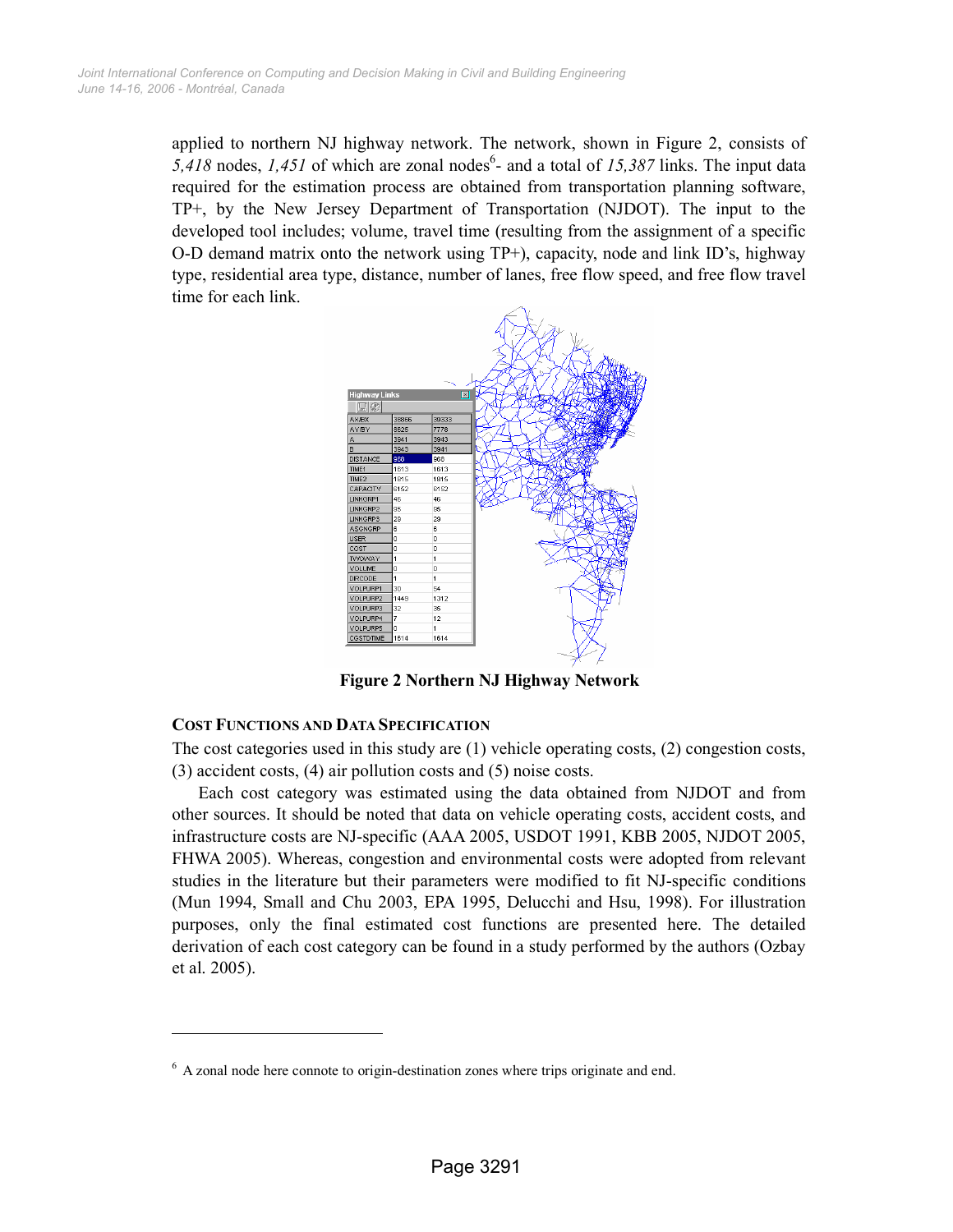#### MODEL RESULTS

This section presents the marginal cost estimation results between New Brunswick, NJ to Princeton Junction, NJ estimated using GIS-based FMC calculation tool. The user first chooses the scenario that is to be analyzed in the scenario selection form (as shown in Figure 3). Upon selection of the year, the time period of analysis, and the origin and destination between which the scenario is to be analyzed. Values of various costs categories are displayed and the selected paths are also highlighted as shown in Figure 3. These costs are the stored in a file for possible use a later stage of the analysis.



Figure 3 Illustration of the GIS-based FMC tool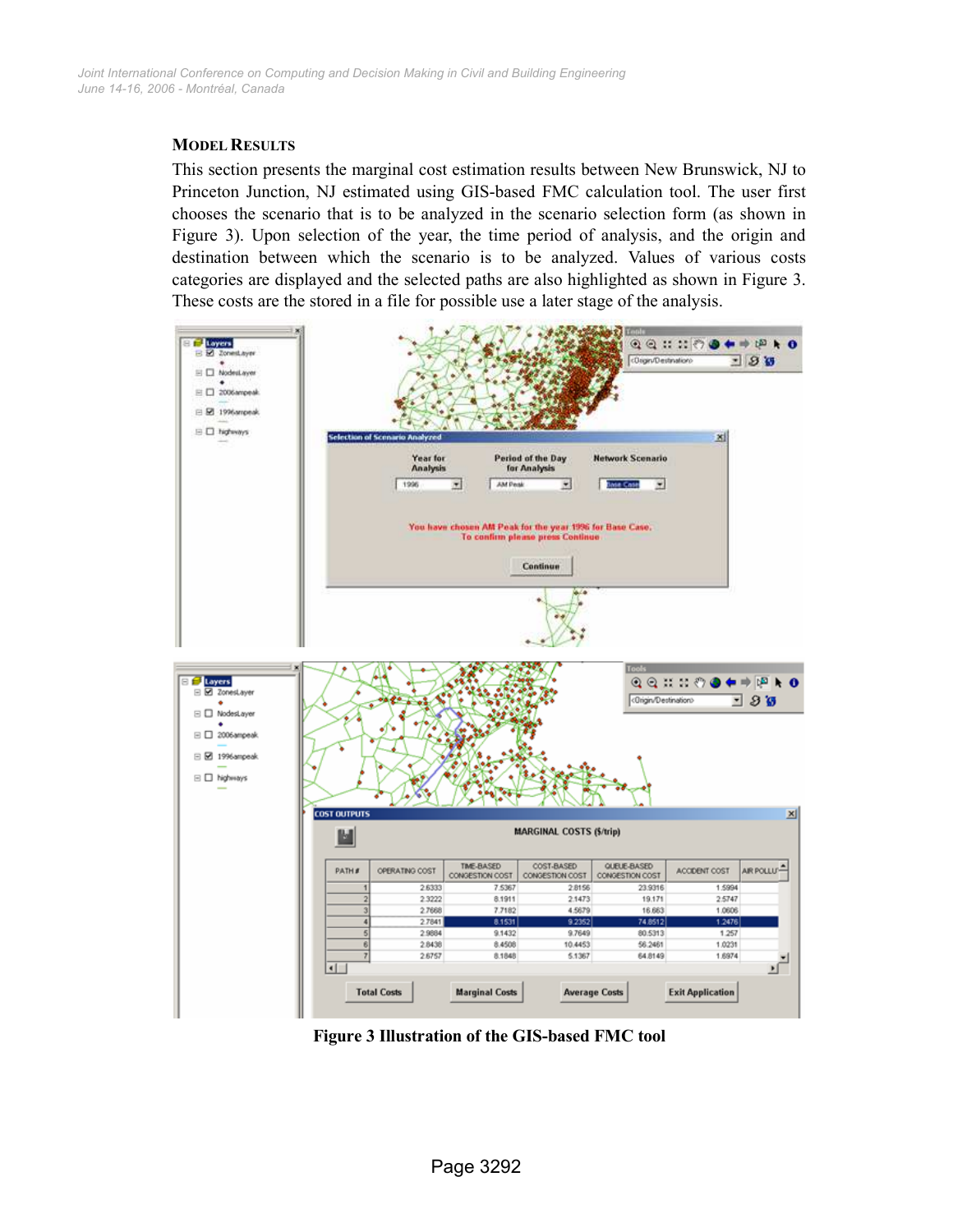Numerical experiments are conducted to investigate the performance of the GIS-based FMC tool and the effect of each cost category on the FMC for various O-D pairs. The main results of this numerical study are as follows:

- (1) For the considerably large test network used in this study (nodes and links), GISbased tool computes user-defined number of paths (5 to 10 paths) in 15 seconds on the average (on a 1.4 GHz Pentium-4 PC with 256 MB RAM), this algorithmic efficiency will allow the users to conduct interactive analysis of various scenarios in real-time.
- (2) FMC values are found to differ among different paths connecting a given O-D pair; although some of these paths have similar travel times; this resultemphasizes the importance of considering multiple paths when studying full marginal costs of trips.
- (3) Travel time (delay) costs usually constitute the largest portion of the FMC of an O-D pair during peak periods.

# **CONCLUSIONS**

This paper presents the GIS-based efficient and interactive implementation of a novel methodology for the calculation of the network-wide FMC of highway transportation. Unlike previous studies, the methodology presented here estimates trip based FMC, considering all feasible paths between each O-D pair. This approach enables the planners to realistically capture the effect of unit increase in demand. This is essential accurately calculating network-wide marginal costs.

In the first part of the paper, a constrained k-shortest path algorithm is presented. The user-defined constraints include travel time limitation, minimum rate partial disjointness and the limitations imposed on the total number of links. The algorithm is coded in C programming language and implemented in the proposed GIS-based FMC estimation tool. GIS-based FMC estimation tool is developed based on GUI developed in ArcGIS using VBA. While dealing with complex transportation networks, it is important to have a userfriendly tool that will enable planners to efficiently identify the areas of interest and to visualize results on the study network. The GIS-based tool developed in this study achieves both these objectives by taking advantage of visualization capabilities of ArcGIS in tandem with the unique, efficient and versatile algorithm developed by the research team.

In the second part, the proposed GIS-based FMC estimation tool is applied to northern NJ highway network. The input data required for the calculation of FMC are obtained from TP+ output. Vehicle operating, congestion, accident, air pollution, noise and infrastructure costs are estimated based on the data obtained from the NJDOT and other sources.

Experimental results obtained from the Northern NJ network demonstrate that FMC between an O-D pair show differences among various paths that connect this O-D pair. This simple result depicts the importance of analyzing trips based on a number of factors in addition to travel times. This GIS-based tool will help planners to estimate the changes in transportation costs due to a particular transportation demand management measure or supply change such as adding new lanes or improving existing lanes. This is a critical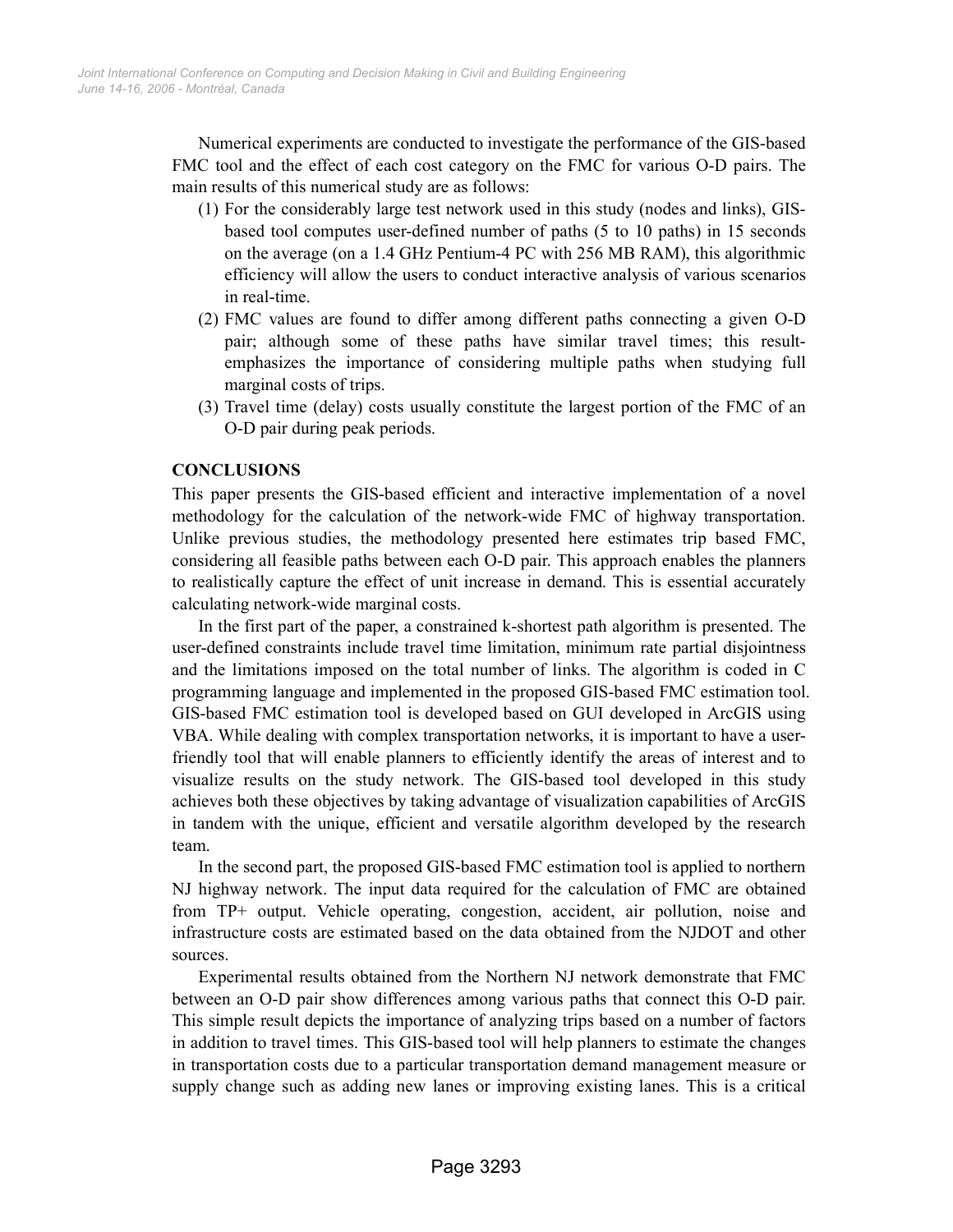component of transportation planning, because demand patterns experience both spatial and temporal variations due to the changes in demand and supply.

## ACKNOWLEDGEMENTS

We would like to thank Professor Joseph Berechman for providing invaluable comments on an earlier version of a research report that contained some of the information presented in this paper. We would also like to thank Mr. Robert Diogo of New Jersey Transportation Planning Authority for proving the test network and some of the data used in the paper. The opinions and conclusions presented are the sole responsibility of the authors and do not reflect the views of sponsors and other participating agencies.

#### **REFERENCES**

Akgun, A., Erkut, E., and Batta, R., (2000). "On Finding Dissimilar Paths" European Journal of Operation Research 121, 232– 246.

American Automobile Association, (2005). "Your Driving Costs 2005".

- Anderson D., and McCullough G., (2000). "The Full Cost of Transportation in the Twin Cities Region" Center for Transportation Studies, University of Minnesota, CTS 00- 04.
- Banfi S., Boll C., Maibach M., Rothengatter W., Schenkel P., Sieber N., and Zuber J., (2000). "External Costs of Transport: Accident, Environmental and Congestion Costs in Western Europe" INFRAS.
- Brander, A.W., and Sinclair, M.C., (1995). "A Comparative Study of K-shortest Path Algorithms" 11th UK Performance Engineering Workshop for Computer and Telecommunications Systems.
- Berechman, J., and Genevieve G., (1984). "Analysis of the Cost Structure of an Urban Bus Transit Property" Transportation Research 18B, 273-287.
- Delucchi, M., and Hsu S. (1998). "The External Damage Cost of Noise Emitted from Motor Vehicles" Journal of Transportation and Statistics 1 (3), 1-24.
- Dial, R.B., (2000). "Bicriterion Traffic Equilibrium: Mode, Algorithm, Software Overview" Transportation Research Record 1725, 54–62.
- Environmental Protection Agency Publications, (1995). "National Emission Trends".
- Eppstein, D., (1998). "Finding the K Shortest Paths" SIAM Journal Comput. 28, 652–673.
- Federal Highway Administration (FHWA), (2005). "Motor Vehicle Accident Costs", (available at http://www.fhwa.dot.gov/legsregs/directives/techadvs/t75702.htm)
- Hadjiconstantinou, and E., Christofides, N., (1999). "An Efficient Implementation of an Algorithm for Finding K-shortest Simple Paths" Networks 34, 88–101.